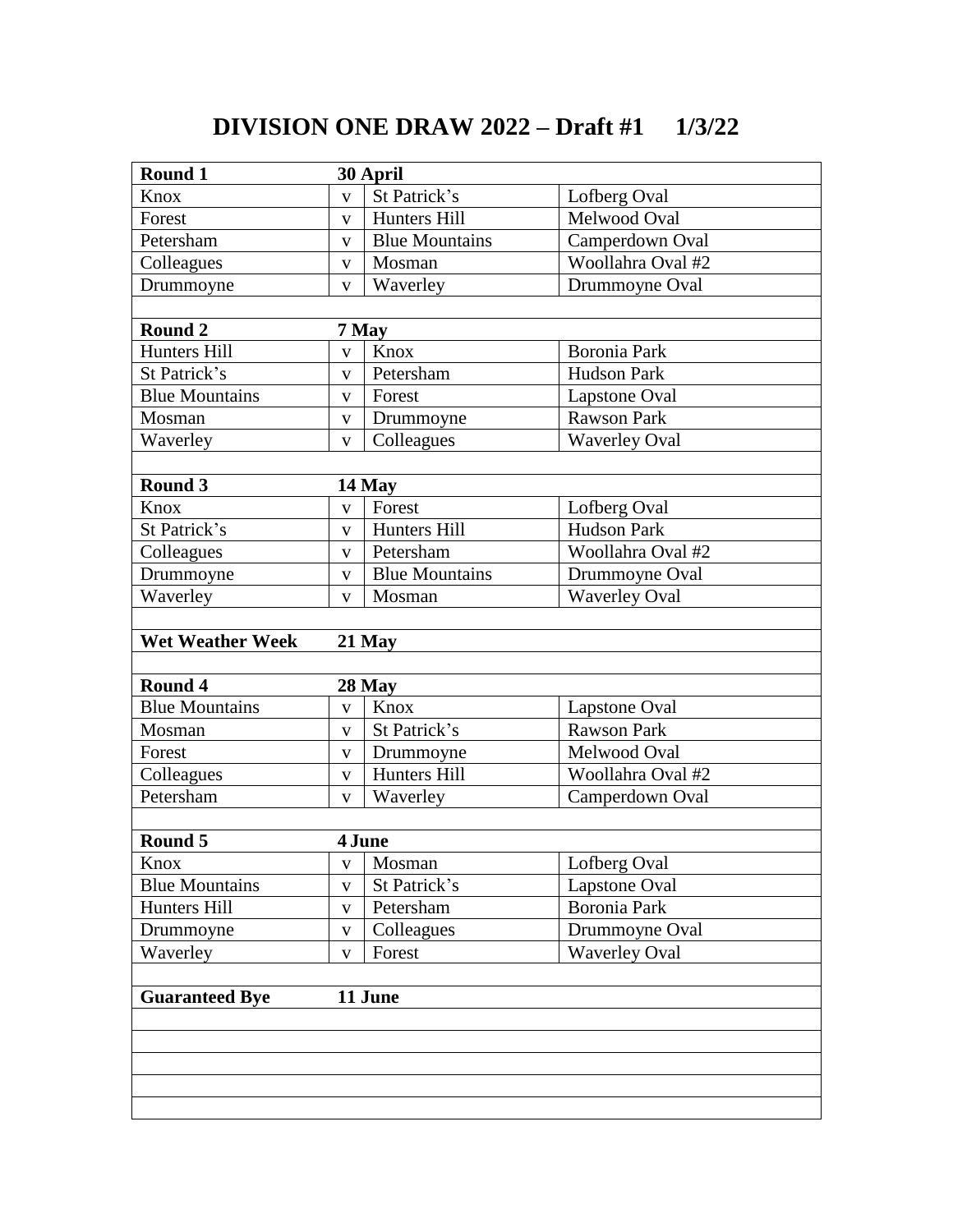| Round 6                 |                         | 18 June               |                      |  |  |  |
|-------------------------|-------------------------|-----------------------|----------------------|--|--|--|
| St Patrick's            | $\mathbf{V}$            | Knox                  | Hudson Park          |  |  |  |
| Hunters Hill            | V                       | Forest                | Boronia Park         |  |  |  |
| <b>Blue Mountains</b>   | $\mathbf{V}$            | Petersham             | Lapstone Oval        |  |  |  |
| Mosman                  | $\mathbf{V}$            | Colleagues            | <b>Rawson Park</b>   |  |  |  |
| Waverley                | $\mathbf{V}$            | Drummoyne             | <b>Waverley Oval</b> |  |  |  |
|                         |                         |                       |                      |  |  |  |
| Round <sub>7</sub>      | 25 June                 |                       |                      |  |  |  |
| Knox                    | $\mathbf{V}$            | Hunters Hill          | Lofberg Oval         |  |  |  |
| Petersham               | $\mathbf{V}$            | St Patrick's          | Camperdown Oval      |  |  |  |
| Forest                  | $\mathbf{V}$            | <b>Blue Mountains</b> | Melwood Oval         |  |  |  |
| Drummoyne               | $\mathbf{V}$            | Mosman                | Drummoyne Oval       |  |  |  |
| Colleagues              | $\mathbf{V}$            | Waverley              | Woollahra Oval #2    |  |  |  |
|                         |                         |                       |                      |  |  |  |
| Round 8                 | 2 July                  |                       |                      |  |  |  |
| St Patrick's            | $\mathbf{V}$            | Drummoyne             | <b>Hudson Park</b>   |  |  |  |
| Colleagues              | $\mathbf{V}$            | Forest                | Woollahra Oval #2    |  |  |  |
| <b>Blue Mountains</b>   | $\mathbf{V}$            | Hunters Hill          | Lapstone Oval        |  |  |  |
| Mosman                  | $\mathbf{V}$            | Petersham             | <b>Rawson Park</b>   |  |  |  |
| Waverley                | V                       | Knox                  | <b>Waverley Oval</b> |  |  |  |
|                         |                         |                       |                      |  |  |  |
| <b>Guaranteed Bye</b>   | 9 July                  |                       |                      |  |  |  |
|                         |                         |                       |                      |  |  |  |
| Round 9                 |                         | 16 July               |                      |  |  |  |
| Knox                    | $\mathbf{V}$            | Colleagues            | Lofberg Oval         |  |  |  |
| Forest                  | $\overline{\mathbf{V}}$ | St Patrick's          | Melwood Oval         |  |  |  |
| Petersham               | $\mathbf{V}$            | Drummoyne             | Camperdown Oval      |  |  |  |
| Mosman                  | $\mathbf{V}$            | <b>Blue Mountains</b> | <b>Rawson Park</b>   |  |  |  |
| Hunters Hill            | V                       | Waverley              | Boronia Park         |  |  |  |
|                         |                         |                       |                      |  |  |  |
| Round 10                | 23 July                 |                       |                      |  |  |  |
| Drummoyne               | $\mathbf V$             | Knox                  | Drummoyne Oval       |  |  |  |
| Petersham               | V                       | Forest                | Camperdown Oval      |  |  |  |
| Hunters Hill            | V                       | Mosman                | Boronia Park         |  |  |  |
| <b>Blue Mountains</b>   | $\mathbf{V}$            | Colleagues            | Lapstone Oval        |  |  |  |
| St Patrick's            | $\mathbf{V}$            | Waverley              | Hudson Park          |  |  |  |
|                         |                         |                       |                      |  |  |  |
| Round 11                |                         | 30 July               |                      |  |  |  |
| Knox                    | $\mathbf{V}$            | Petersham             | Lofberg Oval         |  |  |  |
| Colleagues              | $\mathbf{V}$            | St Patrick's          | Woollahra Oval #2    |  |  |  |
| Forest                  | $\mathbf{V}$            | Mosman                | Melwood Oval         |  |  |  |
| Drummoyne               | $\mathbf{V}$            | Hunters Hill          | Drummoyne Oval       |  |  |  |
| Waverley                | $\mathbf{V}$            | <b>Blue Mountains</b> | <b>Waverley Oval</b> |  |  |  |
|                         |                         |                       |                      |  |  |  |
| <b>Wet Weather Week</b> |                         | <b>6</b> August       |                      |  |  |  |